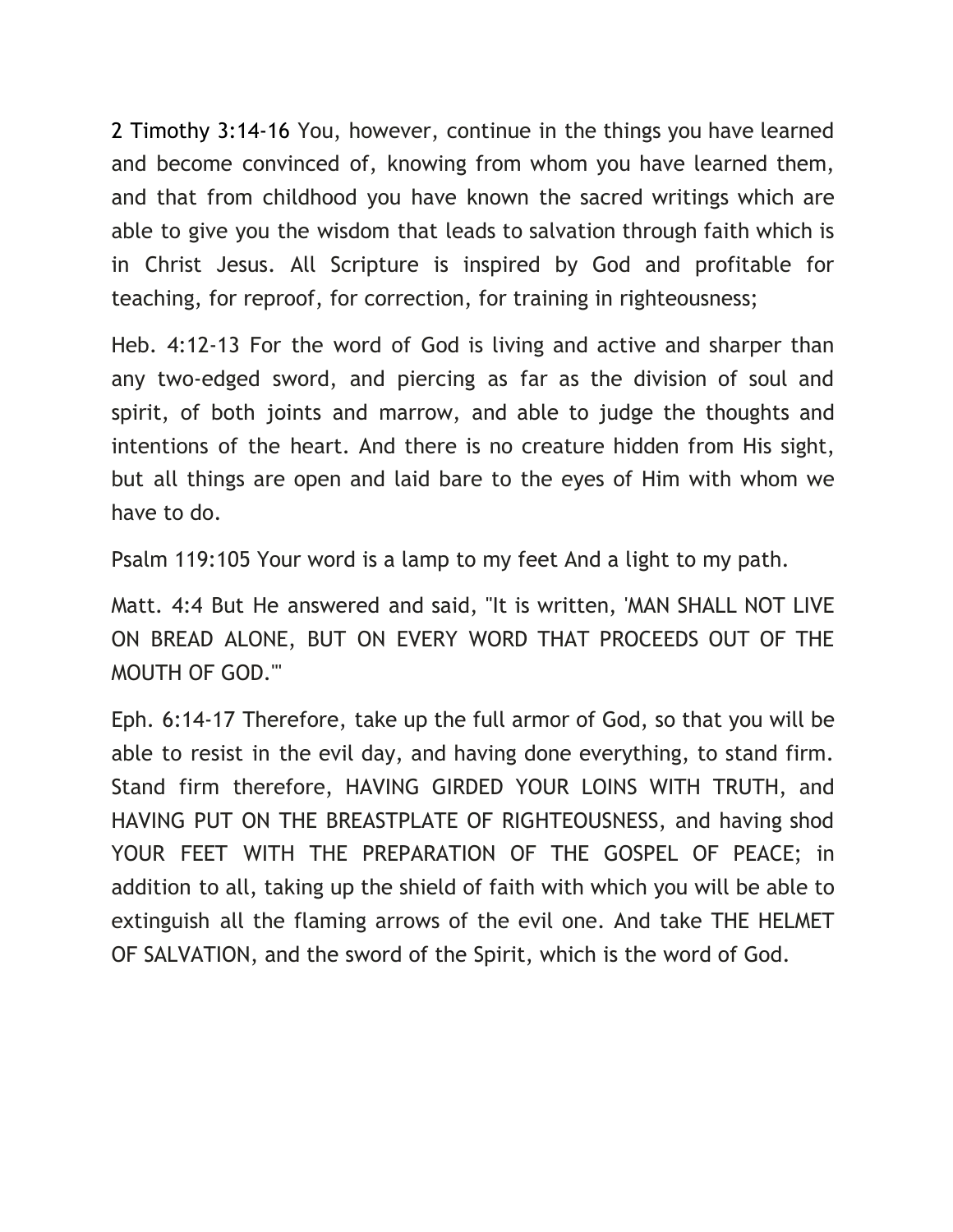## **How to Study the Bible**

4 R's of Bible Study:

- **Read** Open the Word and read it. Be diligent to present yourself approved to God, a worker who does not need to be ashamed, rightly dividing the word of truth.
- **Receive** Get the Word in you. Acts 17:11 These were more fair-minded than those in Thessalonica, in that they received the word with all readiness, and searched the Scriptures daily *to find out* whether these things were so.
- **Reflect** How did this apply when it was written? How does it apply today? How does it apply to me?
- **Respond** How will I live what I have learned? Phil 1:27 Only let your conduct be worthy of the gospel of Christ, so that whether I come and see you or am absent, I may hear of your affairs, that you stand fast in one spirit, with one mind striving together for the faith of the gospel.

## Methods of Study

- **Topical** Pick a topic of interest to you, or something you may be dealing with. Anger, sickness, unforgiveness. Find all the verses on this topic.
- **Word study**  Find all the occurrences of a specific word. Sin, holiness, etc.
- **Book study** Pick a book. Ephesians is a great place to start!
- **Character study** Peter, Samson, Ruth, Gideon. How are we alike? How do we differ? How did God use them? How can He use me?
- 1 Chapter OT, 1 Chapter NT, a psalm and a proverb daily.

About 15 minutes of Bible reading each day will get you through the Bible in a year! Resources for Bible study: biblegateway.com, blueletterbible.org. Install the apps!